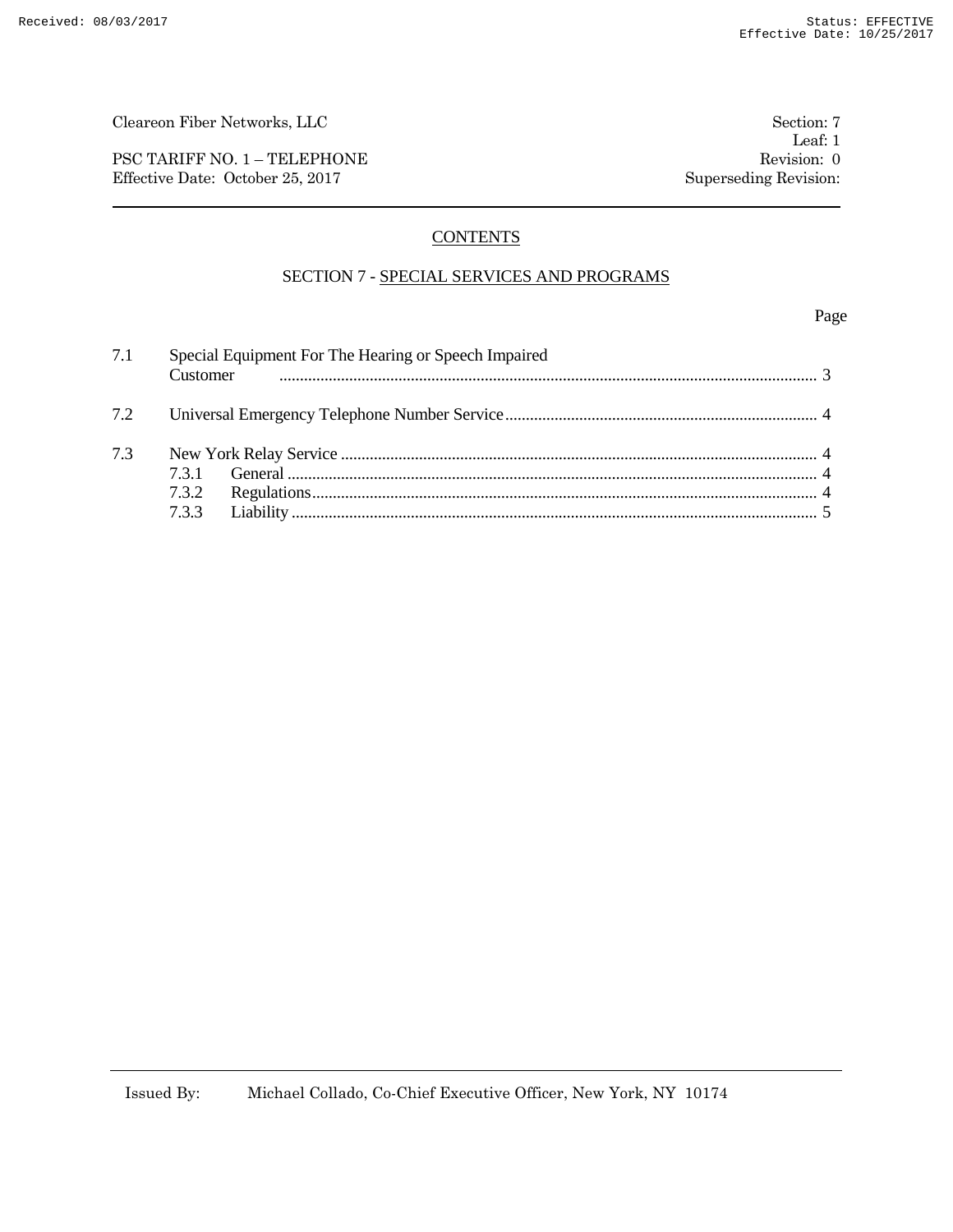PSC TARIFF NO. 1 – TELEPHONE Revision: 0 Effective Date: October 25, 2017 Superseding Revision:

# **CONTENTS**

## SECTION 7 - SPECIAL SERVICES AND PROGRAMS

| 7.4 |  |  |
|-----|--|--|
|     |  |  |
|     |  |  |
|     |  |  |
|     |  |  |
|     |  |  |
|     |  |  |
|     |  |  |
|     |  |  |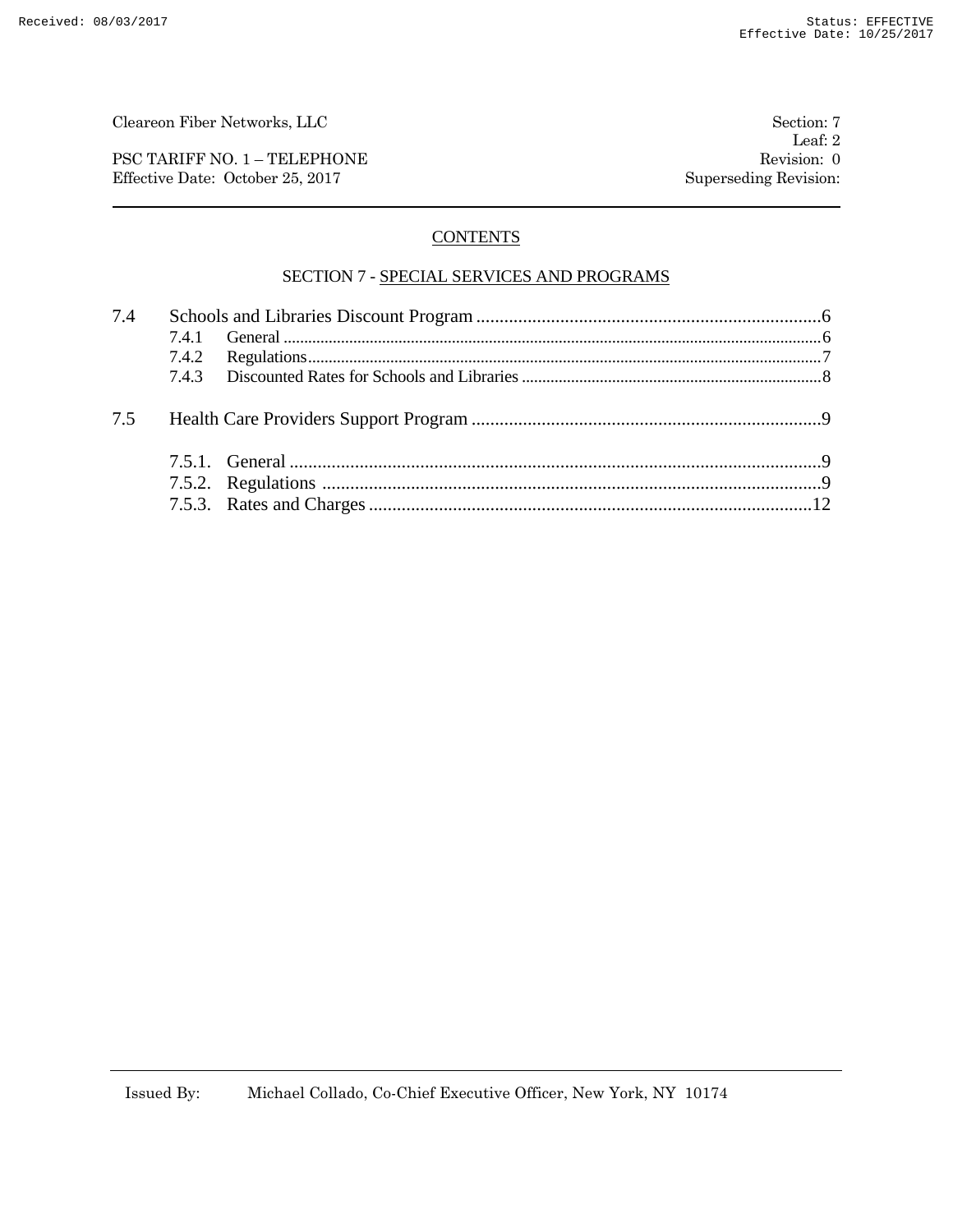PSC TARIFF NO. 1 – TELEPHONE Revision: 0 Effective Date: October 25, 2017 Superseding Revision:

Leaf: 3

# SECTION 7 - SPECIAL SERVICES AND PROGRAMS

## 7.1 SPECIAL EQUIPMENT FOR THE HEARING OR SPEECH IMPAIRED CUSTOMER

- 7.1.1 As required by Section 92-a of New York State Public Service Law, the Company will provide, upon request, specialized telecommunications equipment for a customer certified as hearing or speech impaired.
- 7.1.2 A customer can be certified as hearing or speech impaired by a licensed physician, otolaryngologist, speech-language pathologist, audiologist or an authorized representative of a social agency that conducts programs for persons with hearing or speech impairments in cooperation with an official agency of the State of New York.
- 7.1.3 The Company will make every reasonable effort to locate and obtain equipment for a certified customer.
- 7.1.4 The customer may purchase equipment at a price not to exceed the actual purchase price (including any applicable shipping costs) the Company pays.
- 7.1.5 The Company will also advise the customer who requests this equipment of the applicable terms for purchase.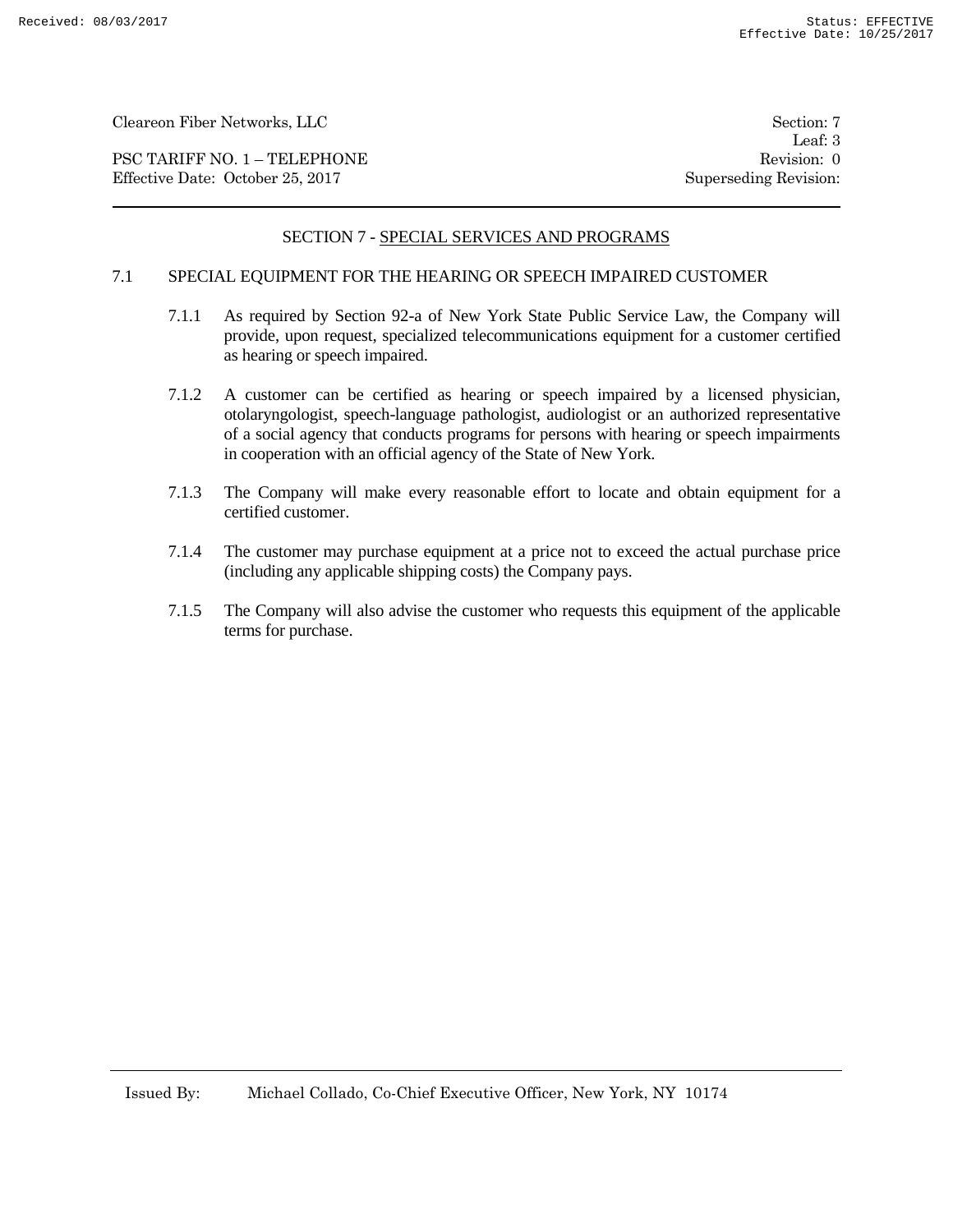PSC TARIFF NO. 1 – TELEPHONE Revision: 0 Effective Date: October 25, 2017 Superseding Revision:

Leaf: 4

## SECTION 7 - SPECIAL SERVICES AND PROGRAMS (cont'd)

## 7.2 UNIVERSAL EMERGENCY TELEPHONE NUMBER SERVICE

Universal Emergency Telephone Number Service (911 Service) is an arrangement of Company central office and trunking facilities whereby any telephone user who dials the number 911 will reach the emergency report center for the telephone from which the number is dialed or will be routed to an operator if all lines to an emergency report center are busy. If no emergency report center customer exists for a central office entity, a telephone user who dials the number 911 will be routed to an operator. The telephone user who dials the 911 number will not be charged for the call.

# 7.3 NEW YORK RELAY SERVICE

#### 7.3.1 General

The Company will provide access to a telephone relay center for New York Relay Service. The service permits telephone communications between hearing and/or speech impaired individuals who must use a Telecommunications Device for the Deaf (TDD) or a Teletypewriter (TTY) and individuals with normal hearing and speech. The Relay Service can be reached by dialing an 800 number. Specific 800 numbers have been designated for both impaired and non-impaired customers to use.

#### 7.3.2 Regulations

- a. Only intrastate calls can be completed using the New York Relay Service under the terms and conditions of this tariff.
- b. Charges for calls placed through the Relay Service will be billed as if direct distance dialed (DDD) from the point of origination to the point of termination. The actual routing of the call does not affect billing.
- c. Calls through the Relay Service may be billed to a third number only if that number is within New York State. Calls may also be billed to calling cards issued by the Company or other carriers who may choose to participate in this service.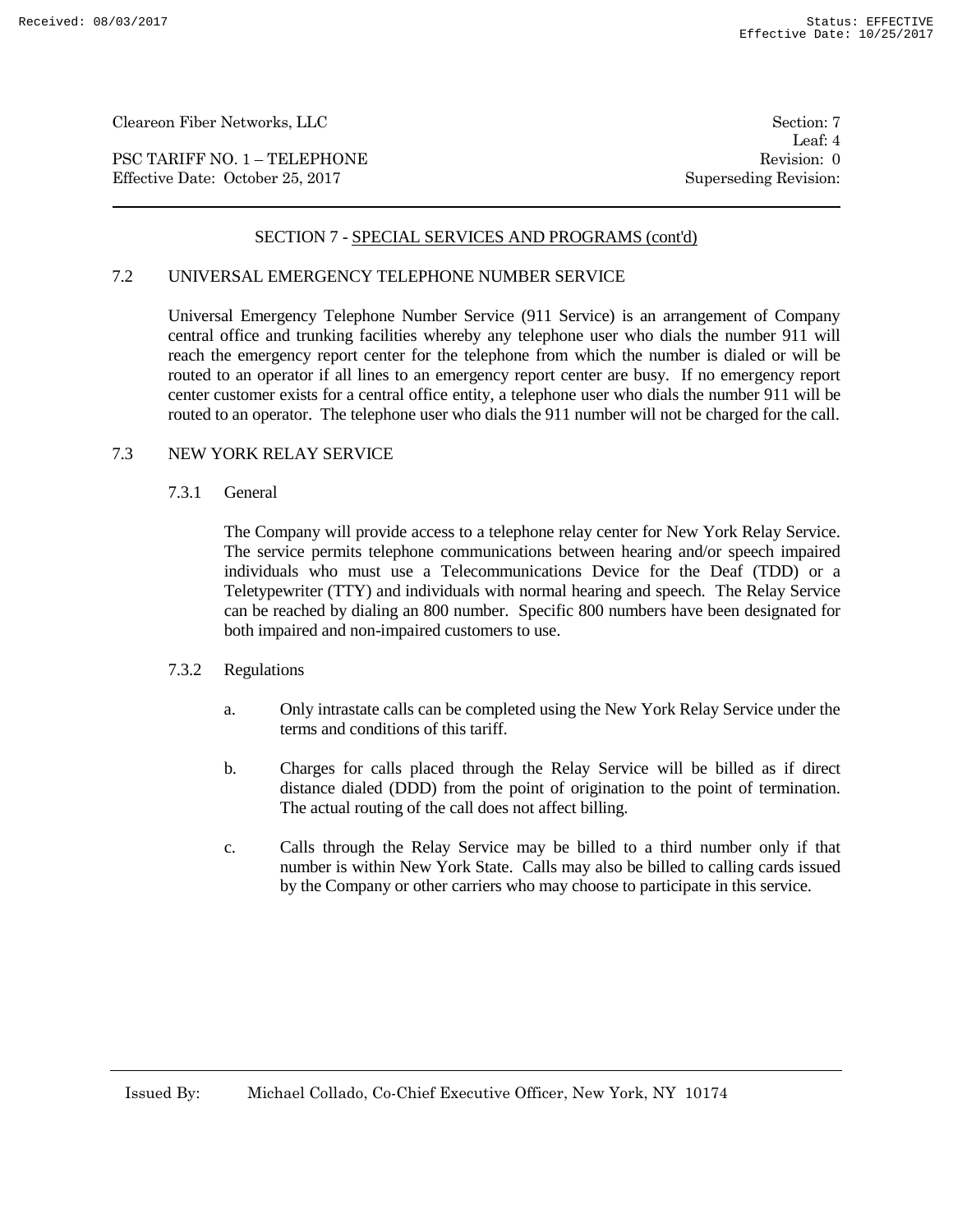PSC TARIFF NO. 1 – TELEPHONE Revision: 0 Effective Date: October 25, 2017 Superseding Revision:

Leaf: 5

#### SECTION 7 - SPECIAL SERVICES AND PROGRAMS (cont'd)

# 7.3 NEW YORK RELAY SERVICE (cont'd)

- 7.3.2 Regulations (cont'd)
	- d. The following calls may not be placed through the Relay Service:
		- 1. calls to informational recordings and group bridging service:
		- 2. calls to time or weather recorded messages;
		- 3. station sent paid calls from coin telephones; and
		- 4. operator-handled conference service and other teleconference calls.
- 7.3.3 Liability

The Company contracts with an outside provider for the provision of this service. The outside provider has complete control over the provision of the service except for the facilities provided directly by the Company. In addition to other provisions of this Tariff dealing with liability, in the absence of gross negligence or willful misconduct on the part of the Company, the Company shall not be liable for and the customer, by using the service, agrees to release, defend and hold harmless for all damages, whether direct, incidental or consequential, whether suffered, made, instituted or asserted by the customer or by any other person, for any loss or destruction of any property, whatsoever whether covered by the customer or others, or for any personal injury to or death of, any person. Not withstanding any provision to the contrary, in no event shall the Company be liable for any special, incidental, consequential, exemplary or punitive damages of any nature whatsoever.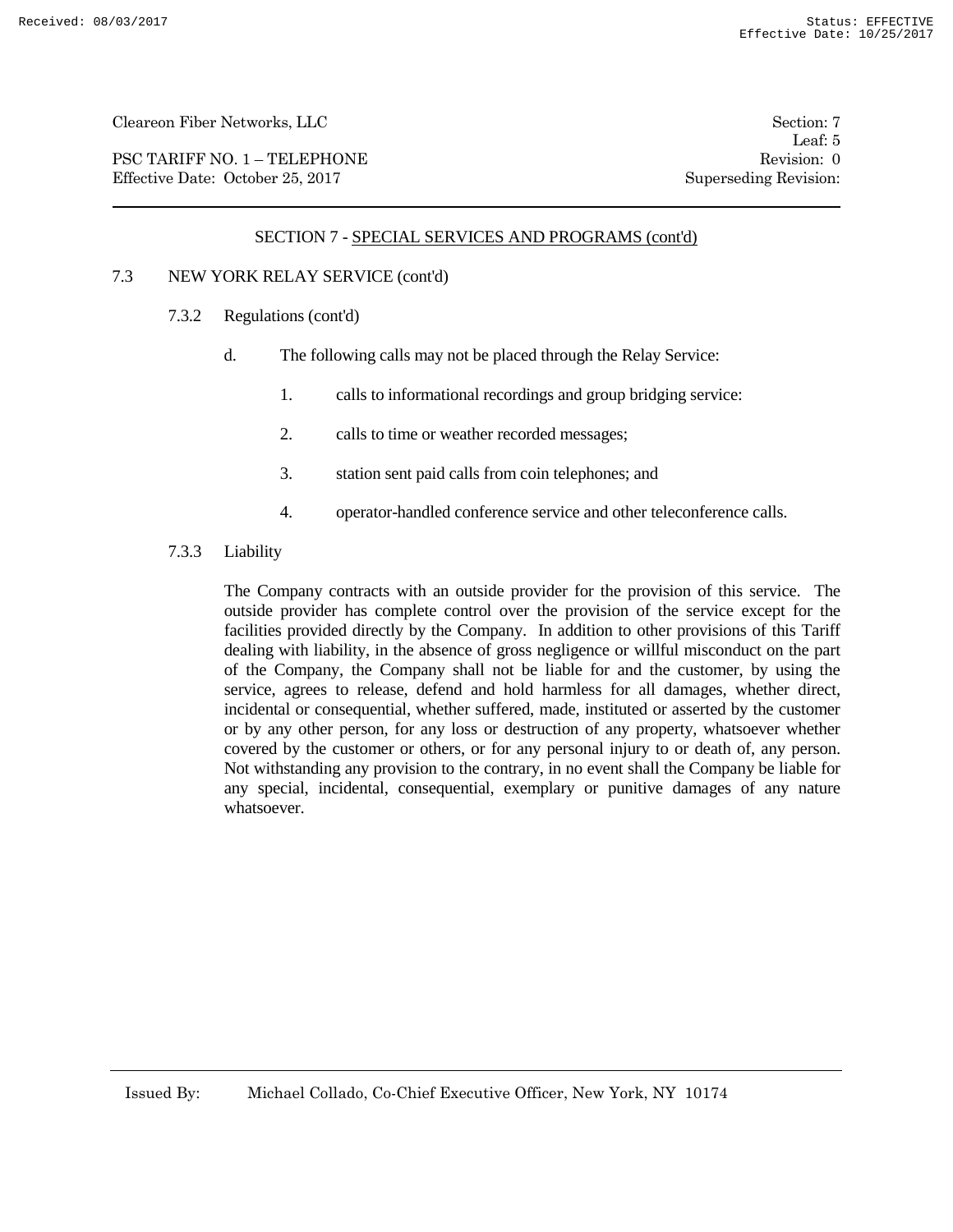PSC TARIFF NO. 1 – TELEPHONE Revision: 0 Effective Date: October 25, 2017 Superseding Revision:

Leaf: 6

#### SECTION 7 - SPECIAL SERVICES AND PROGRAMS (cont'd)

# 7.4 SCHOOLS AND LIBRARIES DISCOUNT PROGRAM

#### 7.4.1. General

The Schools and Libraries Discount Program permits eligible schools (public and private, grades Kindergarten through 12) and libraries to purchase the Company services offered in this tariff and the (additional company tariff references, if appropriate) at a discounted rate, in accordance with the Rules adopted by the Federal Communications Commission (FCC) in its Universal Service Order 97-157, issued May 8, 1997 and the New York State Public Service Commission in its Opinion and Order 97-11 Adopting Discounts for Services for Schools and Libraries, issued June 25, 1997. The Rules are codified at 47 Code of Federal Regulation (C.F.R.) 54.500 et. seq.

As indicated in the Rules, the discounts will be between 20 and 90 percent of the prediscount price, which is the price of services to schools and libraries prior to application of a discount. The level of discount will be based on an eligible school or librarys level of economic disadvantage and by its location in either an urban or rural area. A schools level of economic disadvantage will be determined by the percentage of its students eligible for participation in the national school lunch program, and a librarys level of economic disadvantage will be calculated on the basis of school lunch eligibility in the public school district in which the library is located. A nonpublic school may use either eligibility for the national school lunch program or other federally approved alternative measures to determine its level of economic disadvantage. To be eligible for the discount, schools and libraries will be required to comply with the terms and conditions set forth in the Rules. Discounts are available only to the extent that they are funded by the federal universal service fund. Schools and libraries may aggregate demand with other eligible entities to create a consortium.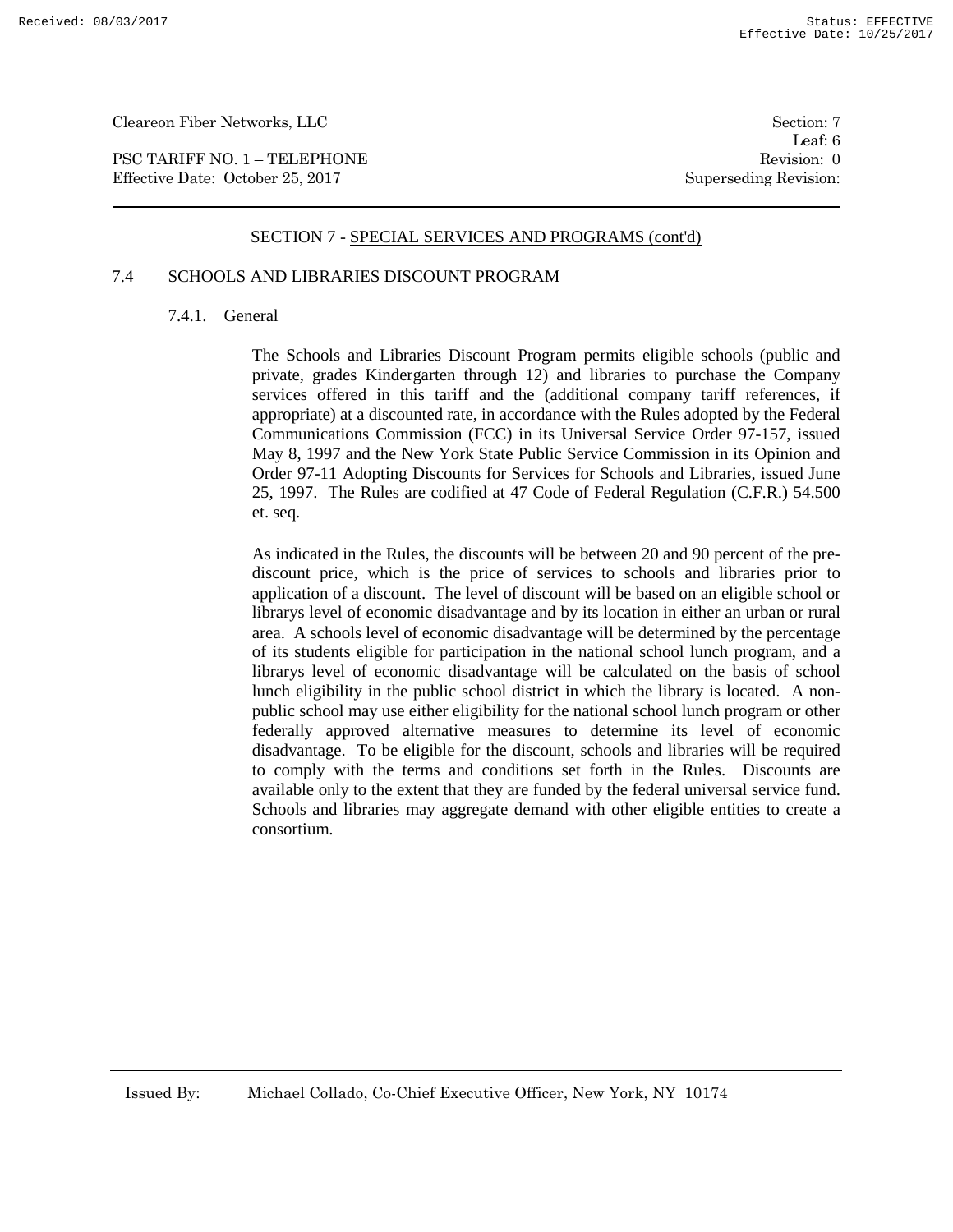PSC TARIFF NO. 1 – TELEPHONE Revision: 0 Effective Date: October 25, 2017 Superseding Revision:

Leaf: 7

# SECTION 7 - SPECIAL SERVICES AND PROGRAMS (cont'd)

# 7.4 SCHOOLS AND LIBRARIES DISCOUNT PROGRAM (Cont'd)

- 7.4.2. Regulations
	- 1. Obligation of eligible schools and libraries
		- a. Requests for service

1. Schools and libraries and consortia shall participate in a competitive bidding process for all services eligible for discounts, in accordance with any state and local procurement rules.

2. Schools and libraries and consortia shall submit requests for services to the Schools and Libraries Corporation, as designated by the FCC, and follow established procedures.

3. Services requested will be used for educational purposes.

4. Services will not be sold, resold or transferred in consideration for money or any other thing of value.

2. Obligations of the Company

a. The Company will offer discounts to eligible schools and libraries on commercially available telecommunications services contained in this tariff. Those services contained in this tariff which are excluded from the discount program, in accordance with the Rules, are included as an attachment to this tariff.

 b. The Company will offer services to eligible schools, libraries and consortia at prices no higher than the lowest price it charges to similarly situated non-residential customers for similar services (lowest corresponding price).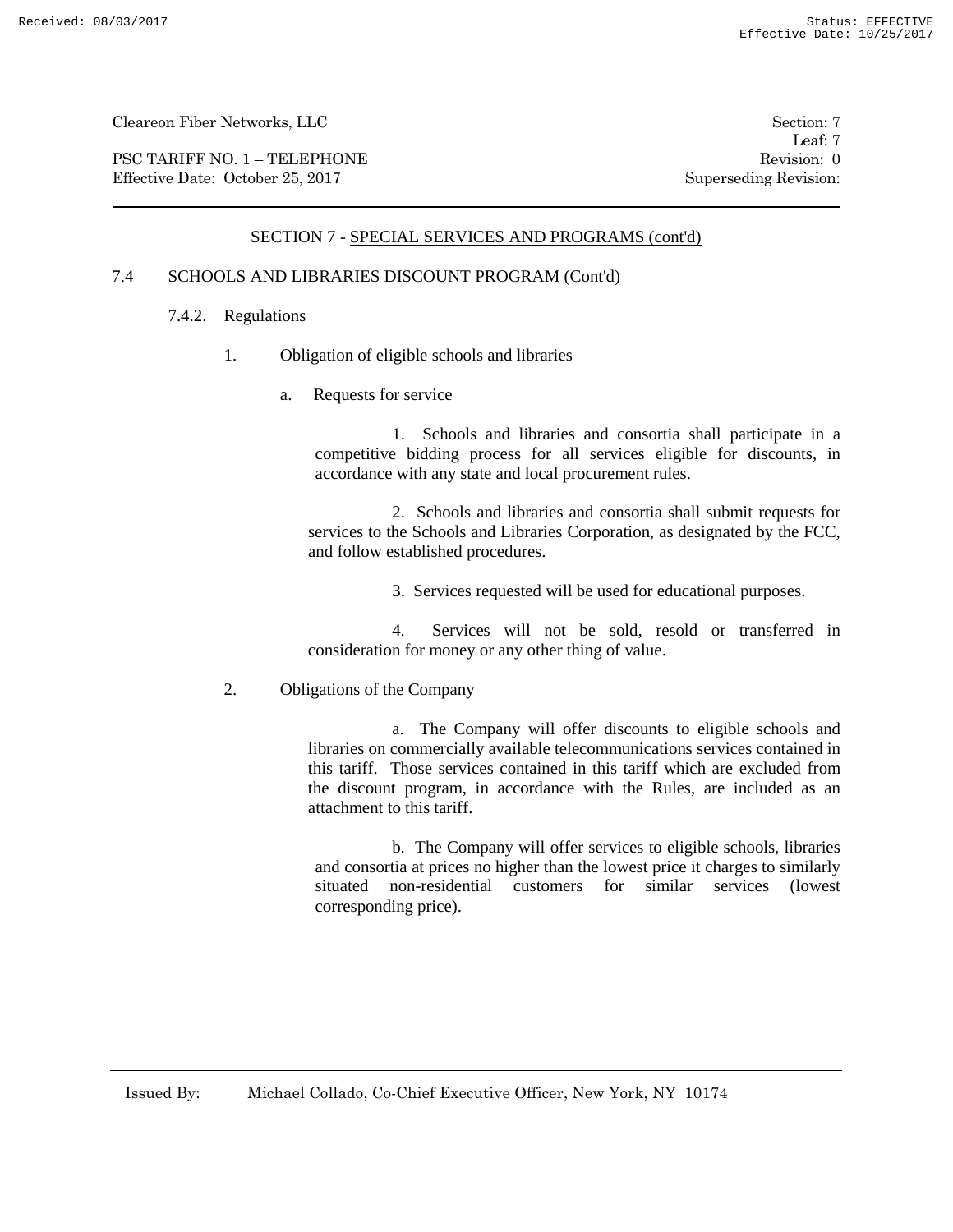PSC TARIFF NO. 1 – TELEPHONE Revision: 0 Effective Date: October 25, 2017 Superseding Revision:

Leaf: 8

# SECTION 7 - SPECIAL SERVICES AND PROGRAMS (cont'd)

# 7.4 SCHOOLS AND LIBRARIES DISCOUNT PROGRAM (Cont'd)

7.4.2. Obligations of the Company (Cont'd)

 c. In competitive bidding situations, the Company may offer flexible pricing or rates other than in this tariff, where specific flexible pricing arrangements are allowed, subject to New York State Public Service Commission approval.

7.4.3. Discounted Rates for Schools and Libraries

1. Discounts for eligible schools and libraries and consortia shall be set as a percentage from the pre-discount price, which is the price of services to schools and libraries prior to application of a discount.

2. The discount rate will be applied to eligible intrastate services purchased by eligible schools, libraries or consortia.

3. The discount rate is based on each school or librarys level of economic disadvantage as determined in accordance with the FCC Order or other federally approved alternative measures (as permitted by the Rules) and by its location in either an urban or rural area.

4. The discount matrix for eligible schools, libraries and consortia is included as an attachment to this tariff.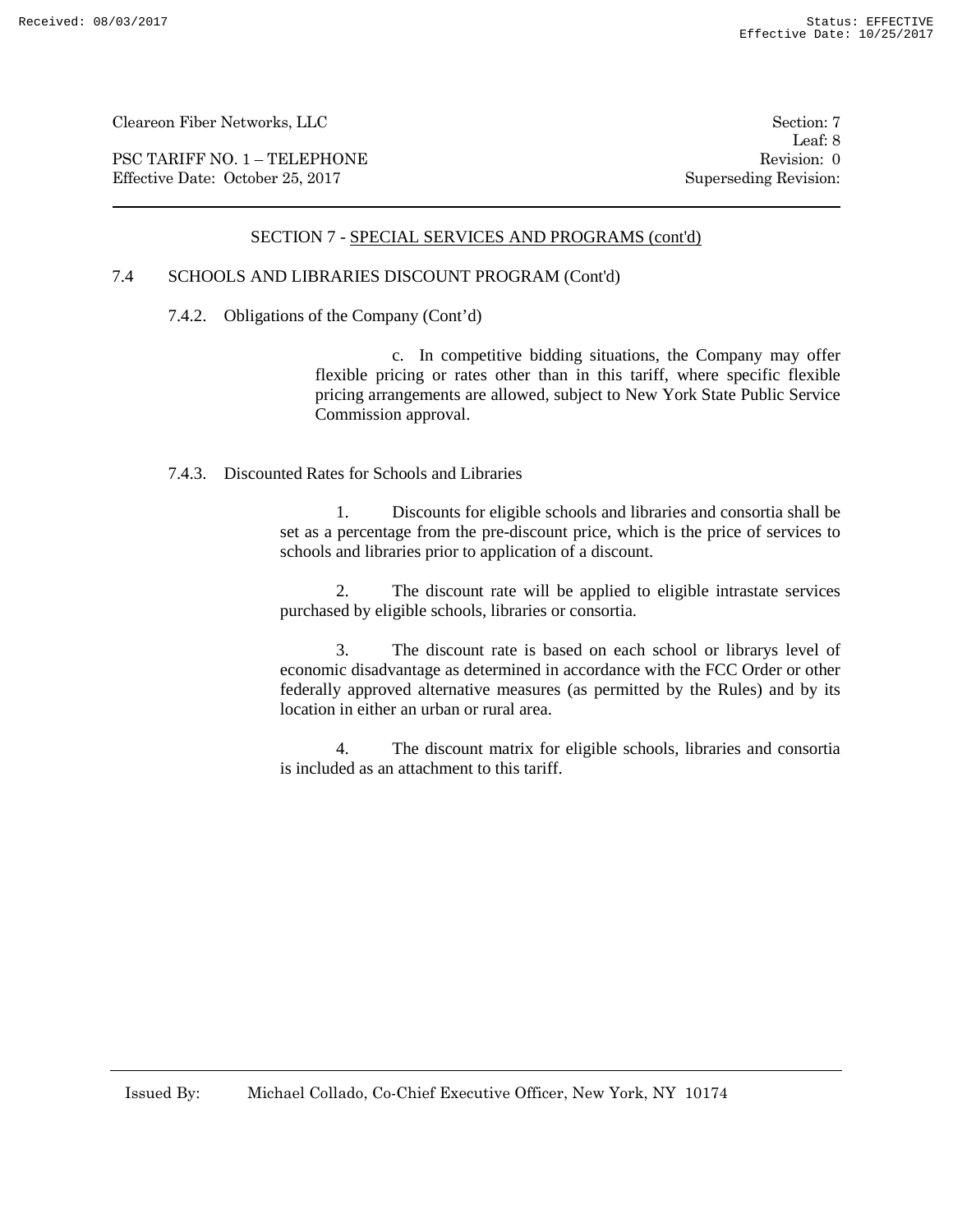PSC TARIFF NO. 1 – TELEPHONE Revision: 0 Effective Date: October 25, 2017 Superseding Revision:

Leaf: 9

# SECTION 7 - SPECIAL SERVICES AND PROGRAMS (cont'd)

# 7.5 HEALTH CARE PROVIDERS SUPPORT PROGRAM

## 7.5.1. General

The purpose of the Health Care Providers Support Program is to enable public and nonprofit rural health care providers to have access to telecommunications services necessary for the provision of health care services at rates comparable to those paid for similar services in urban areas. The Health Care Providers Support Program offers eligible public and non-profit health care providers located in rural areas reduced rates for Company intrastate services, available in this Tariff. Such services must be purchased in accordance with the Rules adopted by the Federal Communications Commission (FCC) in its Universal Service Order 97-157, issued May 8, 1997 and the New York State Public Service Commission in its Order in Cases 94-C-0095 and 28425, issued November 4, 1997. The FCC Rules are codified at 47 Code of Federal Regulation (C.F.R.) 54.601 et. seq., and any amendments made thereto.

## 7.5.2. Regulations

a. To be eligible for the reduced rates, rural health care providers are required to comply with the terms and conditions set forth in the FCC Rules.

b. Reduced rates are available only to the extent that they are funded by the federal universal service fund.

c. Eligible rural health care providers may aggregate demand with other entities to create a consortium. Universal service support shall apply only to the portion of eligible services used by an eligible health care provider.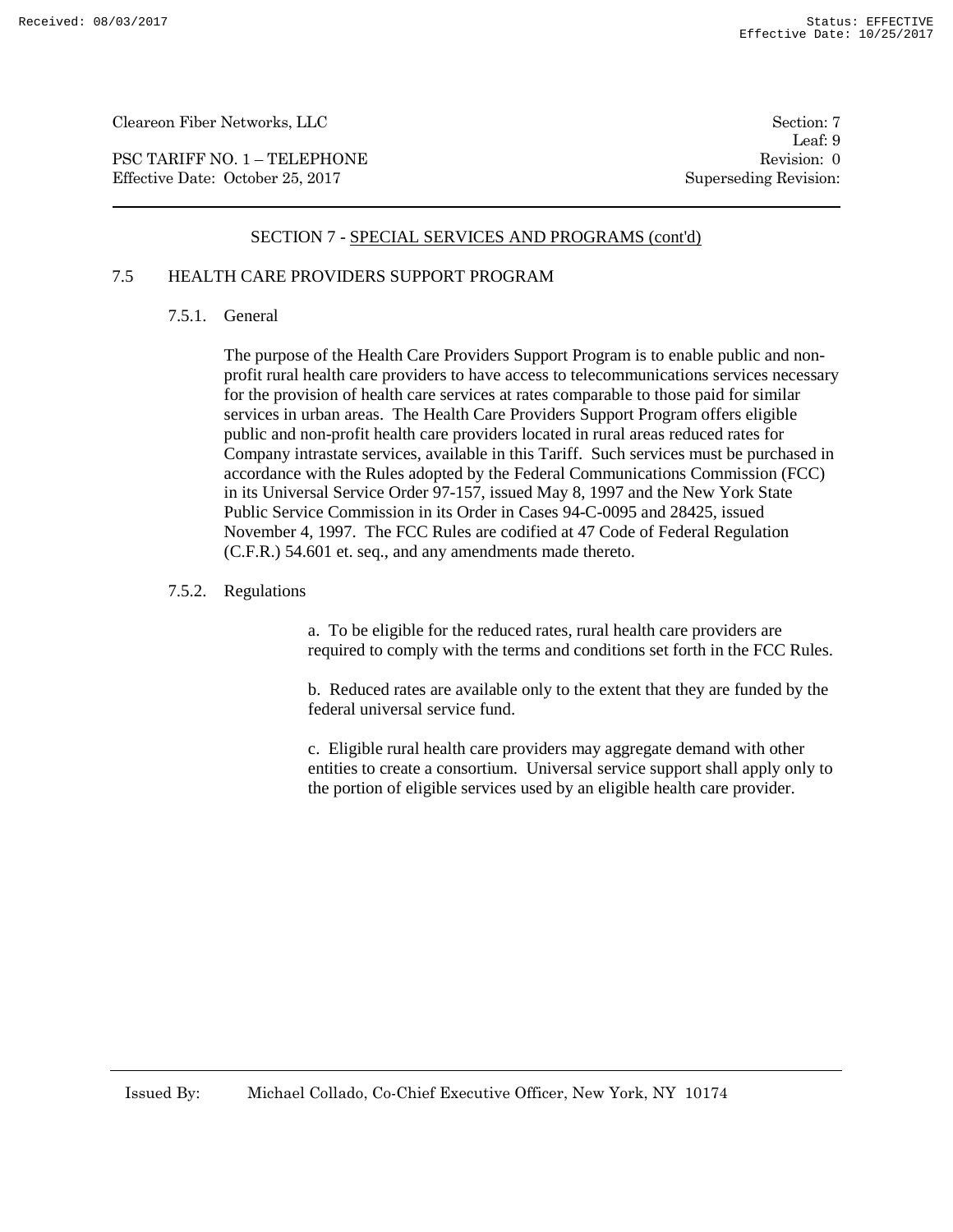PSC TARIFF NO. 1 – TELEPHONE Revision: 0<br>
Effective Date: October 25, 2017 Superseding Revision: 0 Effective Date: October 25, 2017

Leaf: 10

## SECTION 7 - SPECIAL SERVICES AND PROGRAMS (cont'd)

# 7.5 HEALTH CARE PROVIDERS SUPPORT PROGRAM

7.5.2. Regulations (Cont'd)

d. Responsibility of eligible health care providers (Cont'd)

1. Rural health care providers and consortia shall participate in a competitive bidding process for all services eligible for reduced rates in accordance with any state and local procurement rules.

2. Rural health care providers and consortia shall submit requests for services to the program Administrator, as designated by the FCC, and follow established procedures.

3. Services requested must be used for purposes related to the provision of health care services or instruction that the health care provider is legally authorized to provide under the law.

4. A health care provider that cannot obtain toll free access to an Internet Service Provider and who is eligible for support for limited toll-free access under the Rules must certify that it lacks tollfree Internet access and that it is an eligible health care provider.

5. Services cannot be sold, resold or transferred in consideration for money or any other thing of value.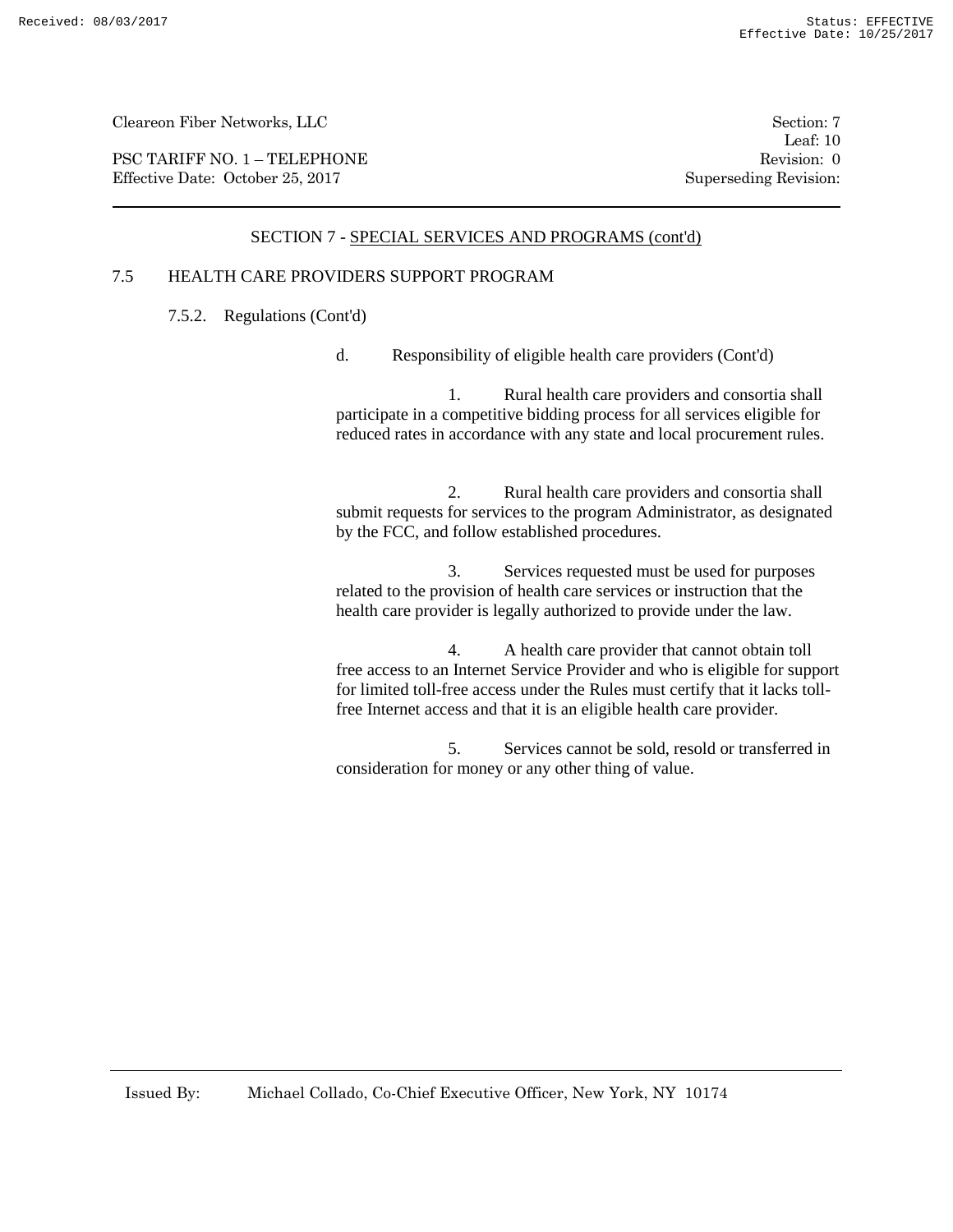PSC TARIFF NO. 1 – TELEPHONE Revision: 0 Effective Date: October 25, 2017 Superseding Revision:

Leaf: 11

# SECTION 7 - SPECIAL SERVICES AND PROGRAMS (cont'd)

# 7.5 HEALTH CARE PROVIDERS SUPPORT PROGRAM (Cont'd)

- 7.5.2. Regulations (Cont'd)
	- e. Responsibility of the Company

1. The Company shall offer the rates and charges as specified in Section 3, to eligible health care providers to the extent that facilities and services are available and offered in the tariffs specified in 1. preceding.

2. The Company shall offer services to eligible rural health care providers and consortia at prices no higher than the highest urban rate as defined in the FCC Order and Rules.

3. In competitive bidding situations, where specific flexible pricing arrangements are allowed, the Company may offer flexible pricing (to determine the reduced rate) subject to New York State Public Service Commission approval.